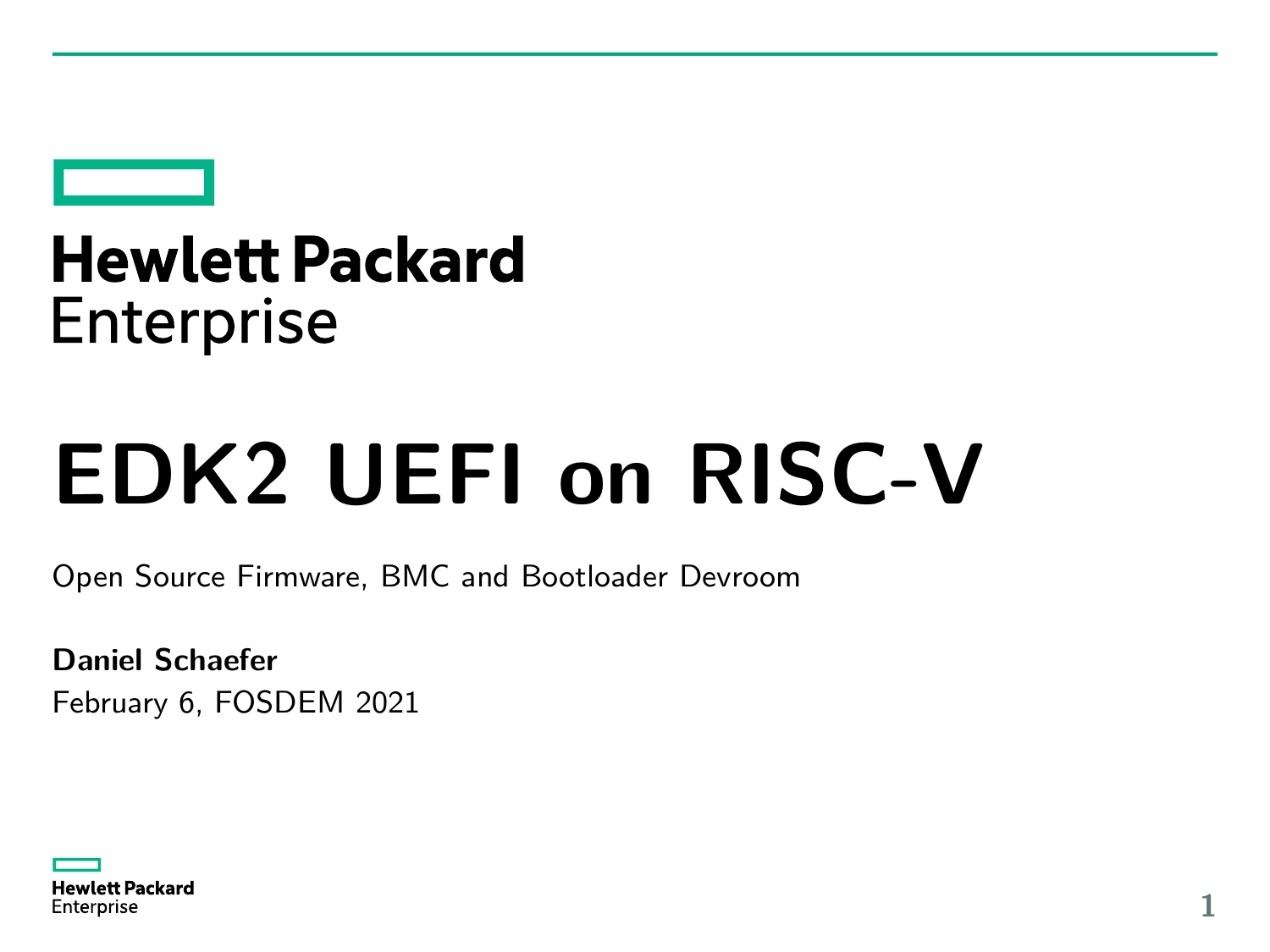#### **Agenda**

- About Us
- Introduction (EDK2, RISC-V)
- History of Booting on RISC-V
- Timeline of This Implementation
- Details of Bootflow
- Demo Booting to Linux
- Status, Goals, Vision
- How to Help

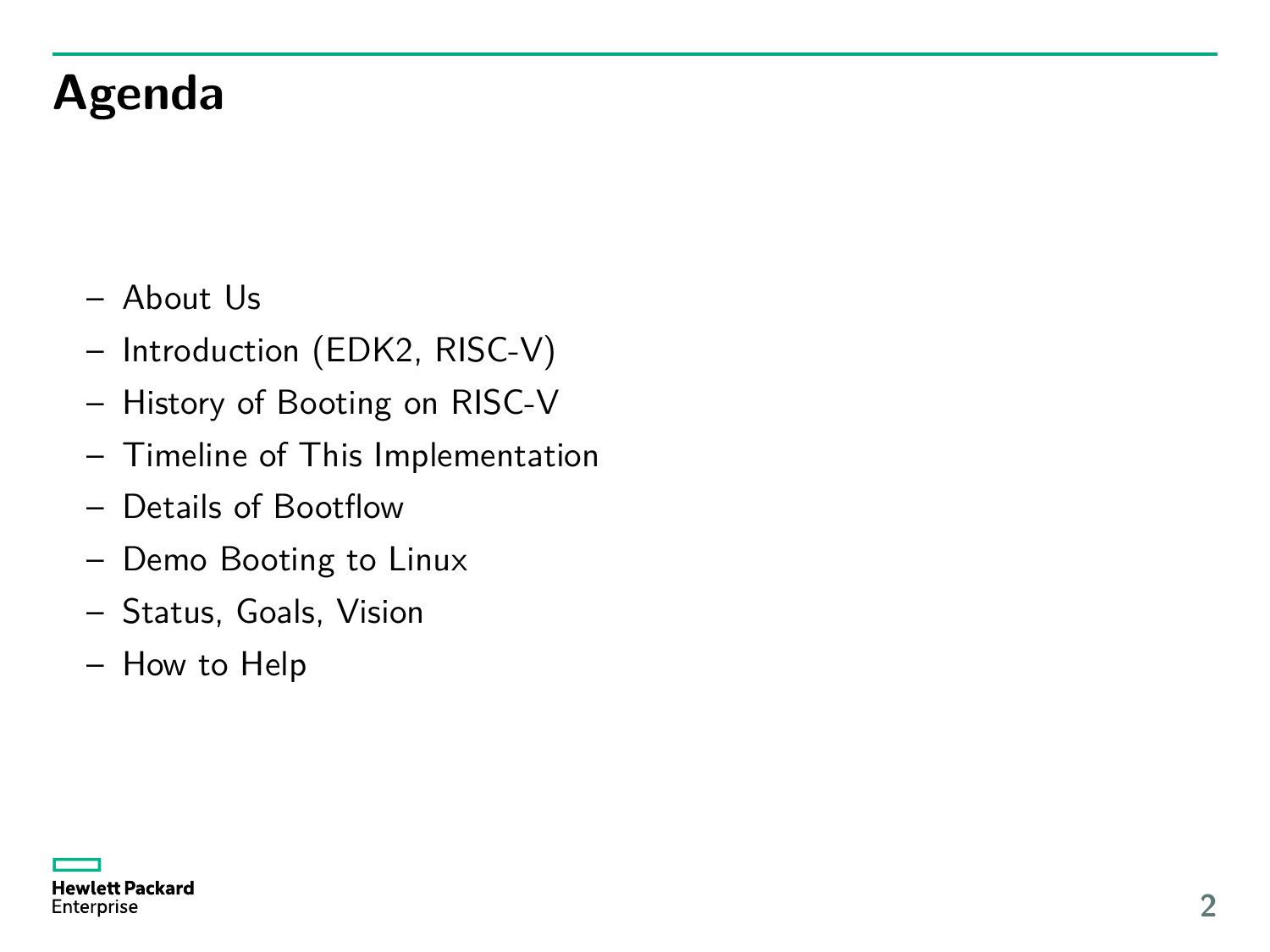#### **About us**

- UEFI Firmware Engineers for ProLiant Servers at HPE
- Learned a lot through this project: Changes required in entire UEFI/EDK2 boot flow



Abner Chang

- Senior UEFI Engineer
- Lead the project



Daniel Schaefer

- Graduated last year
- First real UEFI project

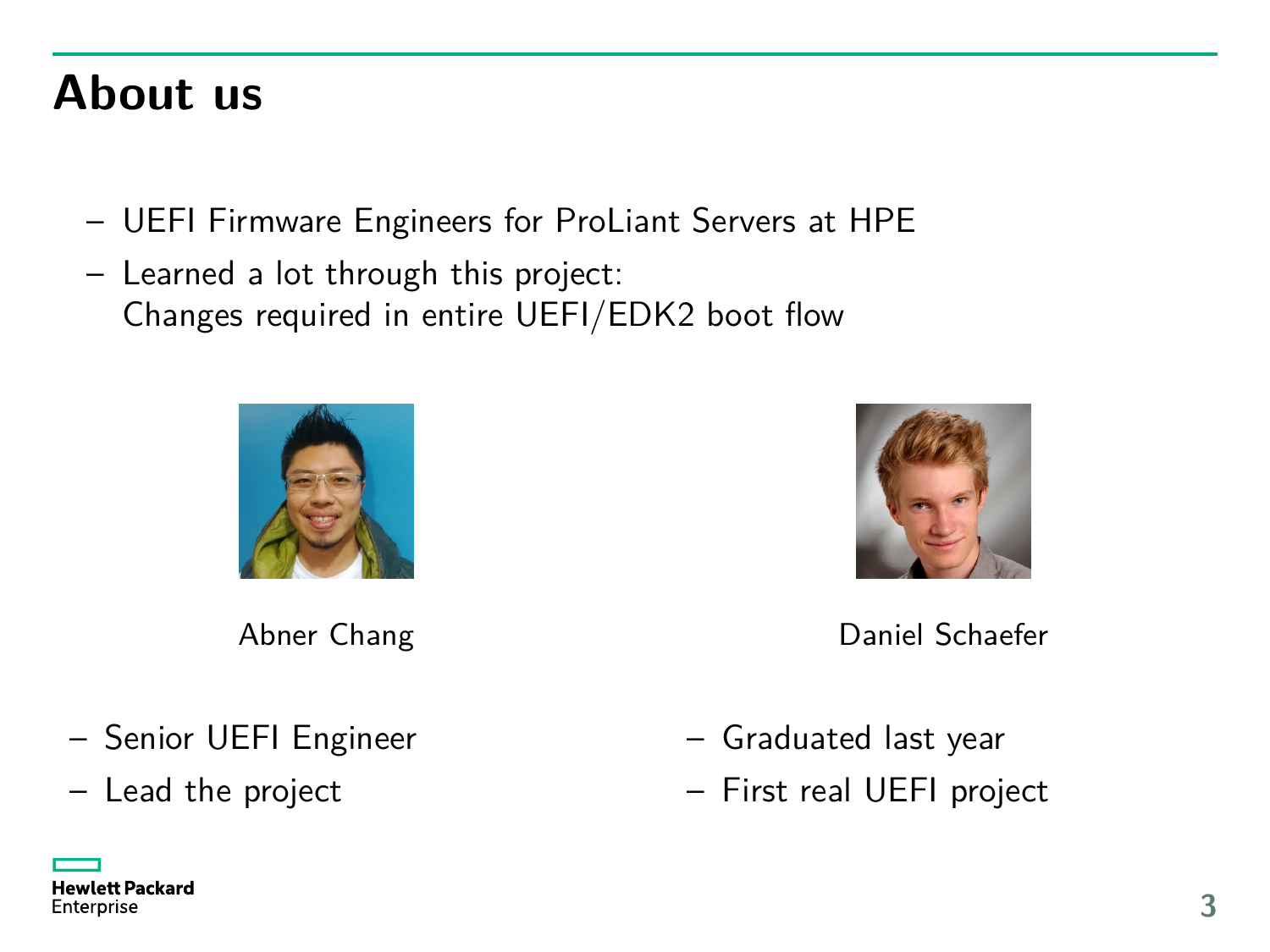#### **Disclaimer**

- Work was done on company time
- But we can't speak of the strategic direction of HPE

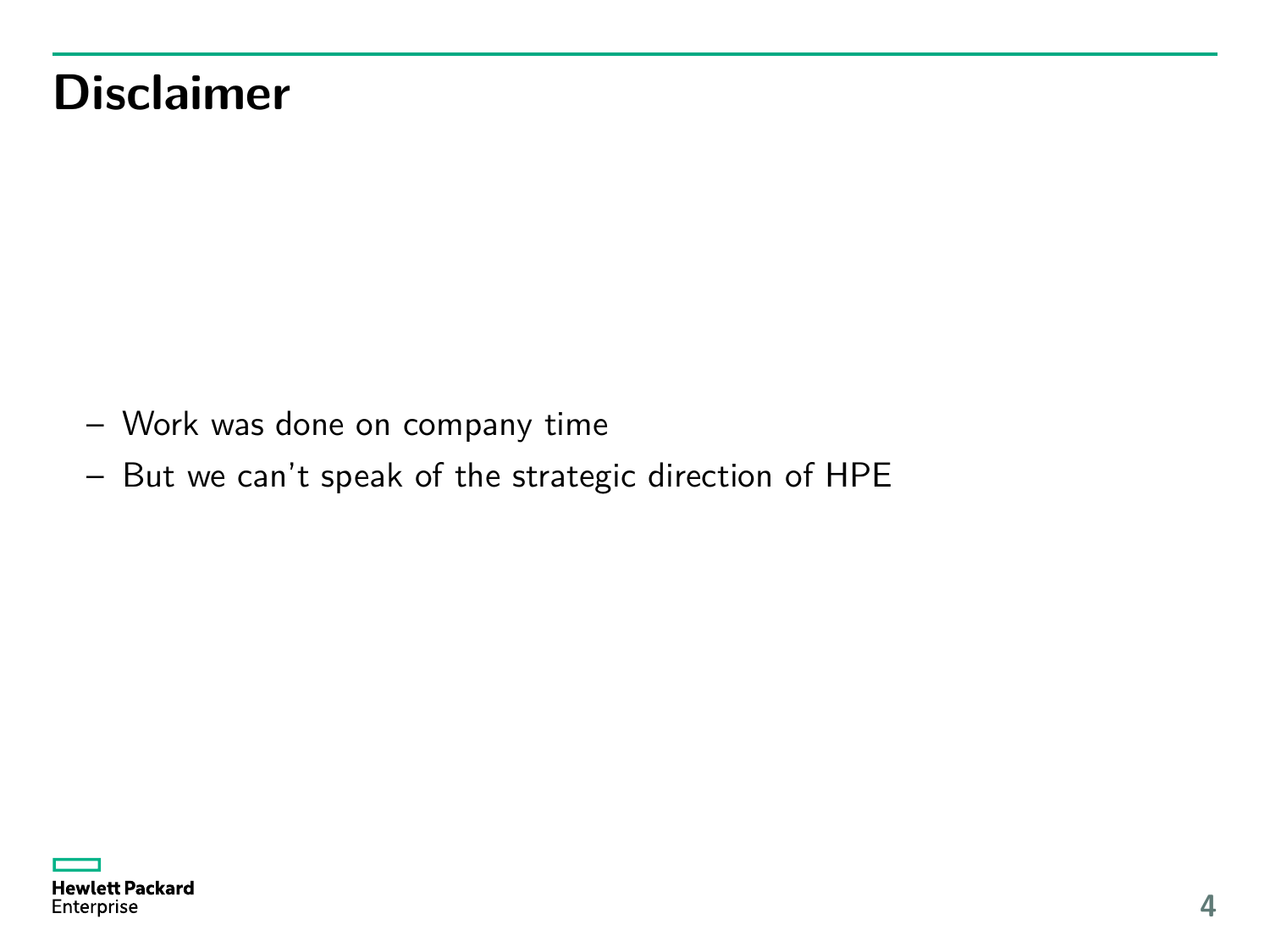#### **UEFI and EDK2**



- UEFI is only an interface specification
- EDK2 is the reference implementation of UEFI
- Initially developed for Itanium
- Now mainstream for x86\_64
- Starting to get adopted on ARM

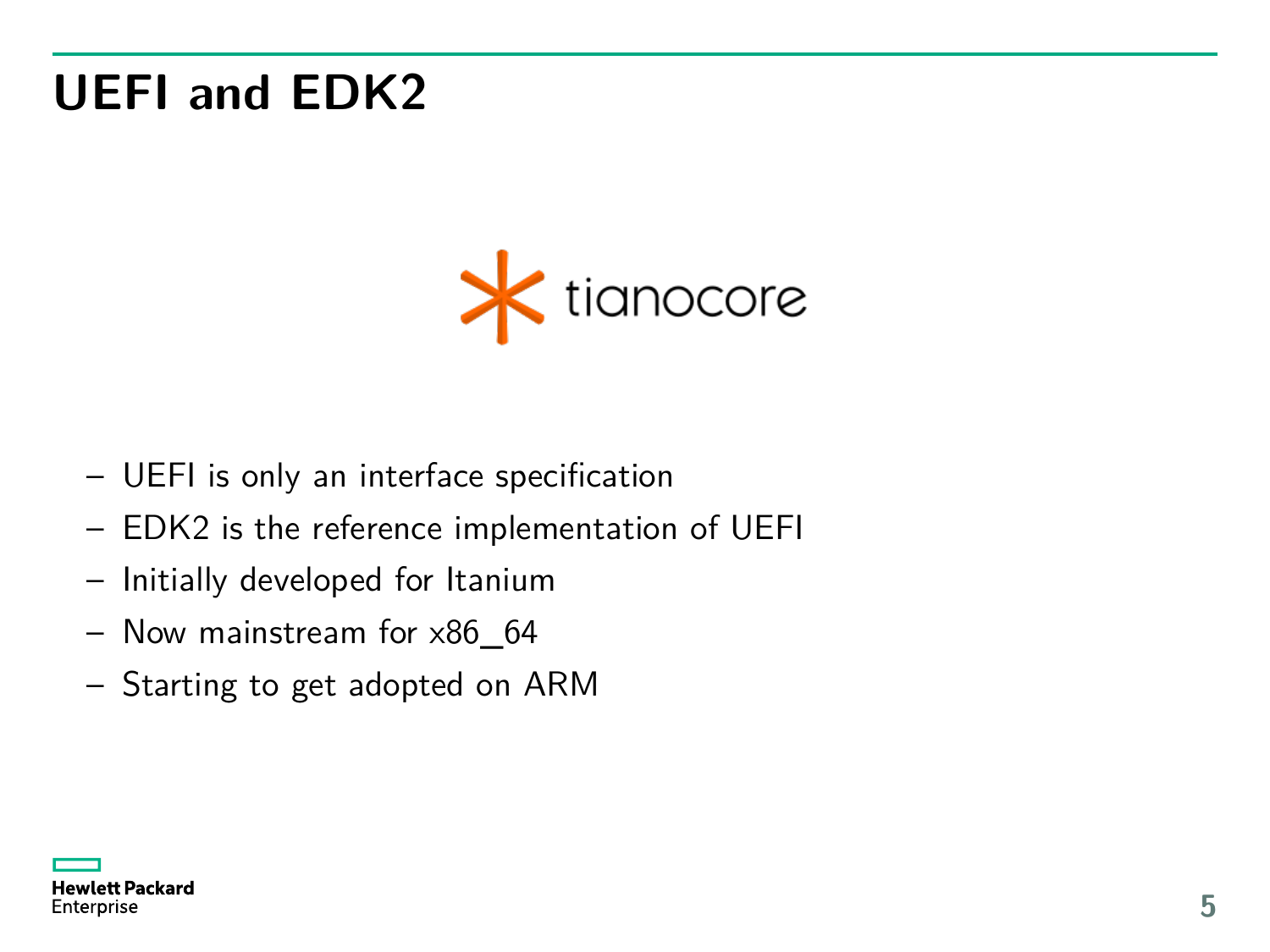#### **RISC-V**



- "Free and Open RISC Instruction Set Architecture"
- Tries to be simple and legacy-free
- Three privilege modes (**M**achine, **S**upervisor, **U**ser)
- Similar to x86, boot starts without MMU in Machine mode
- FW can stay resident after boot and be called by higher layers Like x86's SMM but with well defined interface like Itanium's SAL  $\rightarrow$  Supervisor Binary Interface (SBI)

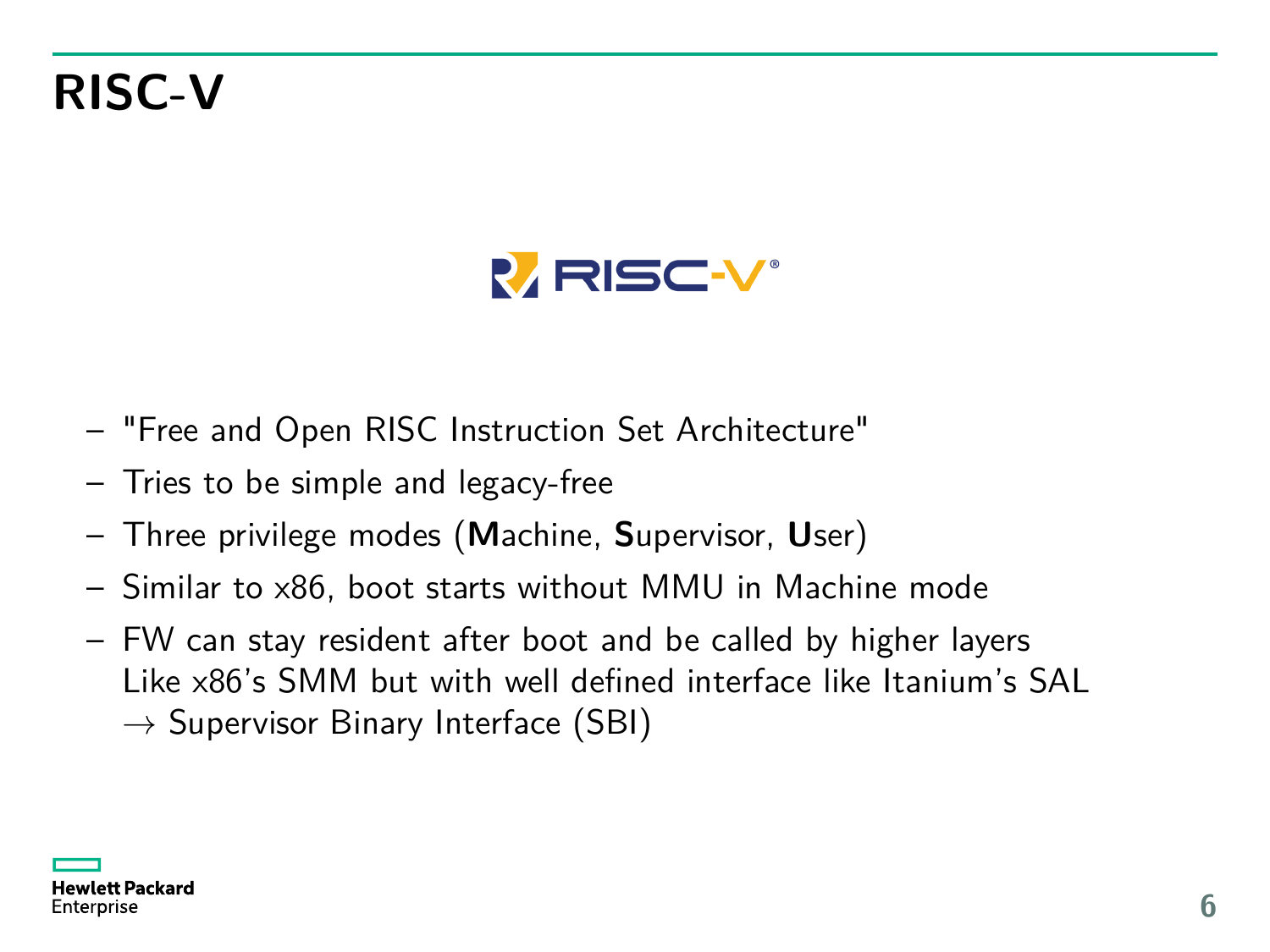#### **History of booting on RISC-V**

- 2015 BBL
- 2016 EDK2 Prototype with QEMU RISC-V PC/AT board<sup>[5]</sup>
- 2017 U-Boot
- 2018 U-Boot with UEFI interface
- 2018 Coreboot
- 2019 Oreboot
- 2020 EDK2+OpenSBI Upstream

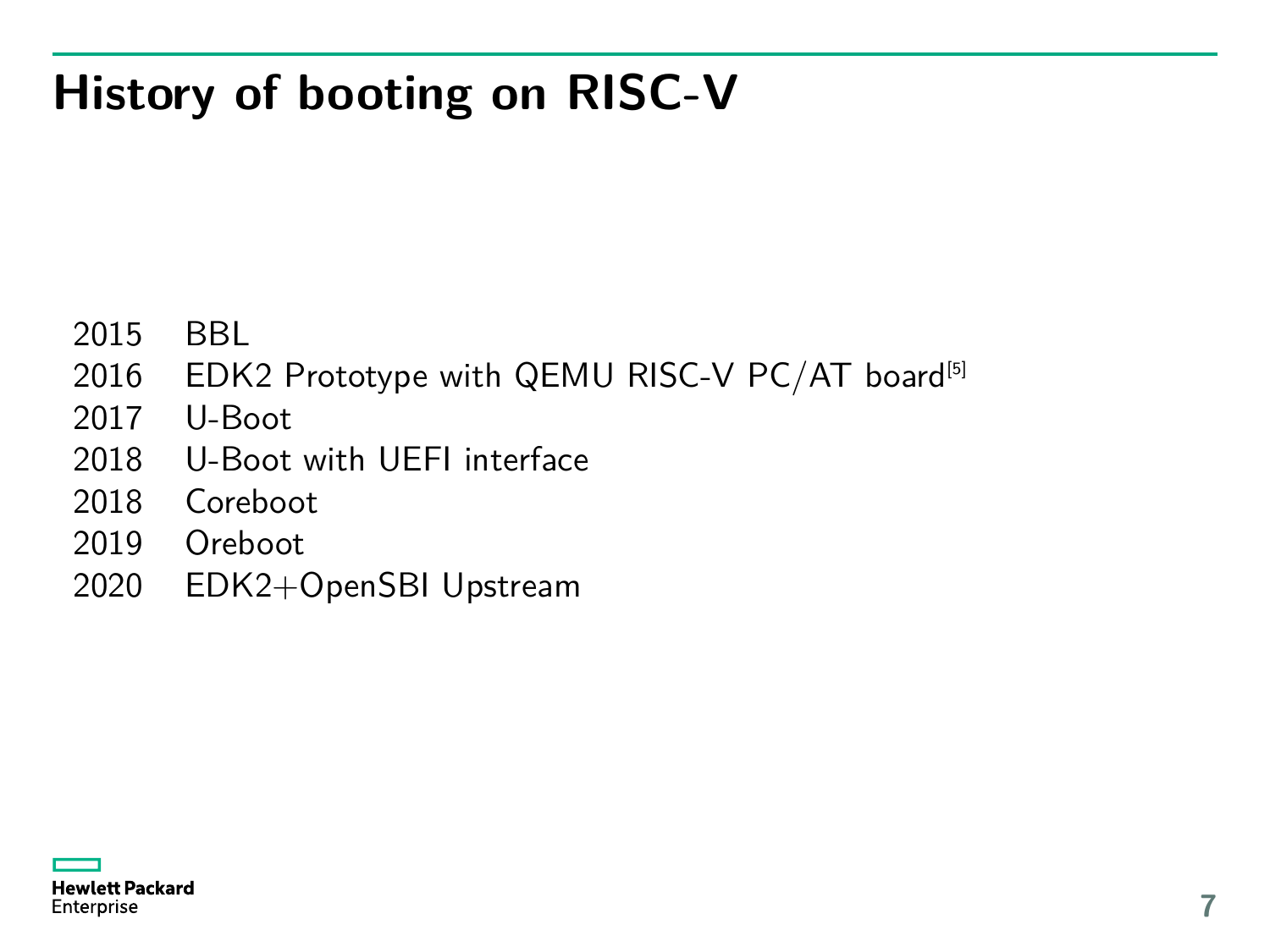#### **Timeline of this implementation**

- 2015 Started at HPE
- 2016 Prototype presented at UEFI Forum Plugfest
- 2020 Initial upstreaming to EDK2 Booting to UEFI shell on Hifive Unleashed
- 2021 Upstream Linux EFISTUB support (WIP)
- 2021 Port more boards, e.g. BeagleV (WIP)

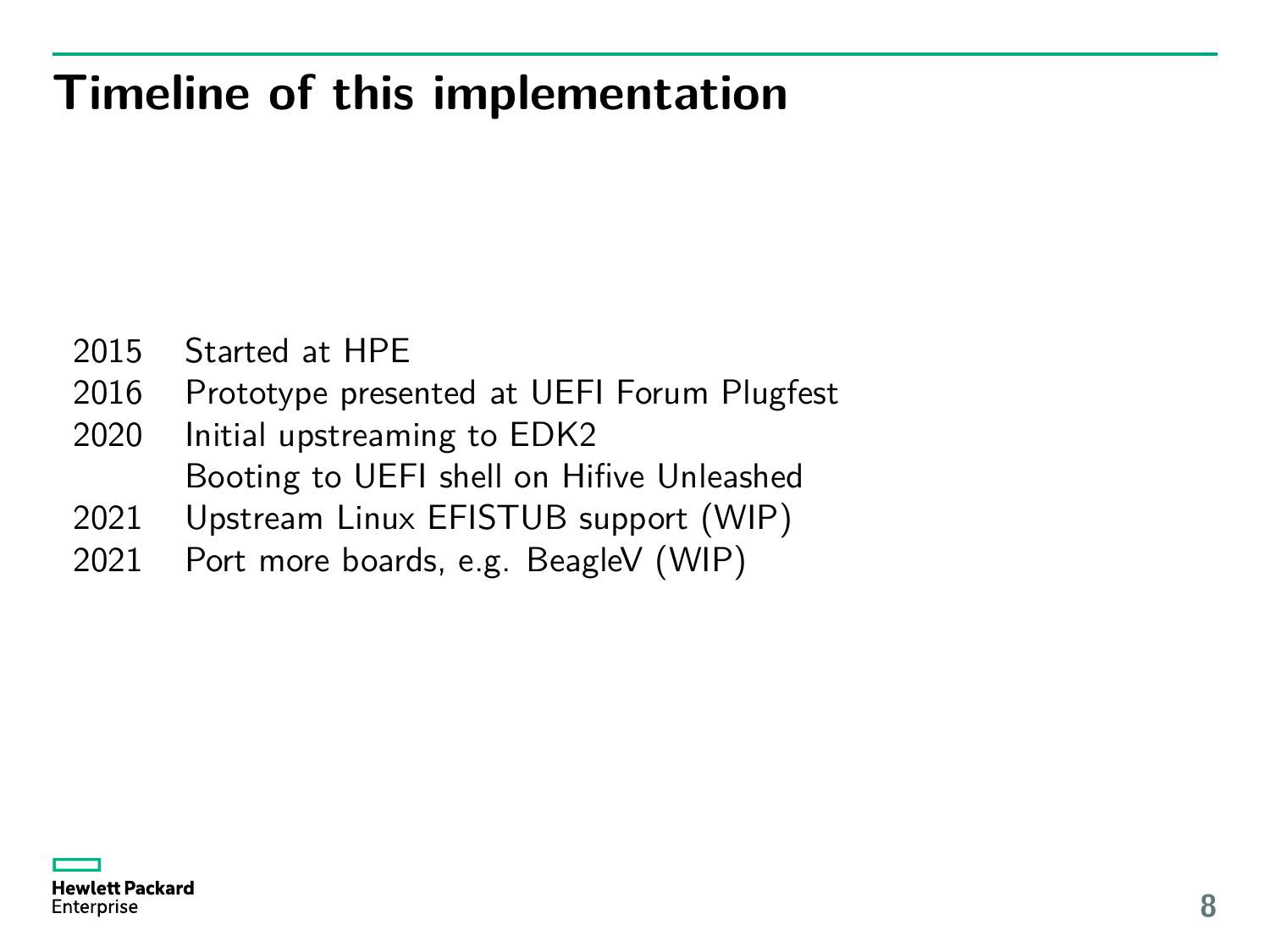#### **UEFI Phases**

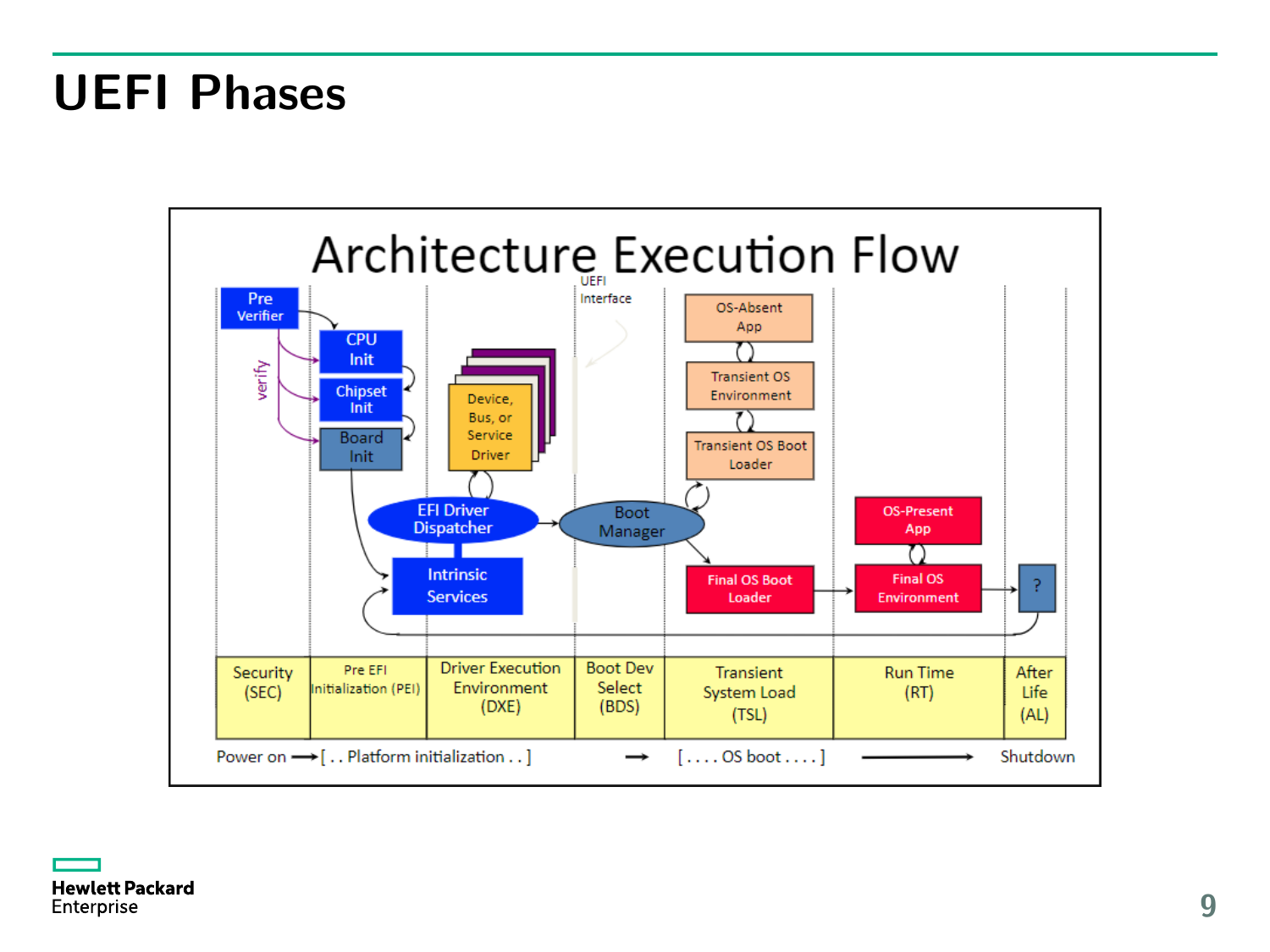#### **Reset at ZSBL**

Walkthrough of Hifive Unleashed Bootflow

- Starts running in M-Mode without MMU
- ZSBL (zero stage bootloader)
- Embedded in mask ROM or hardcoded in QEMU source
- Jumps to predefined address

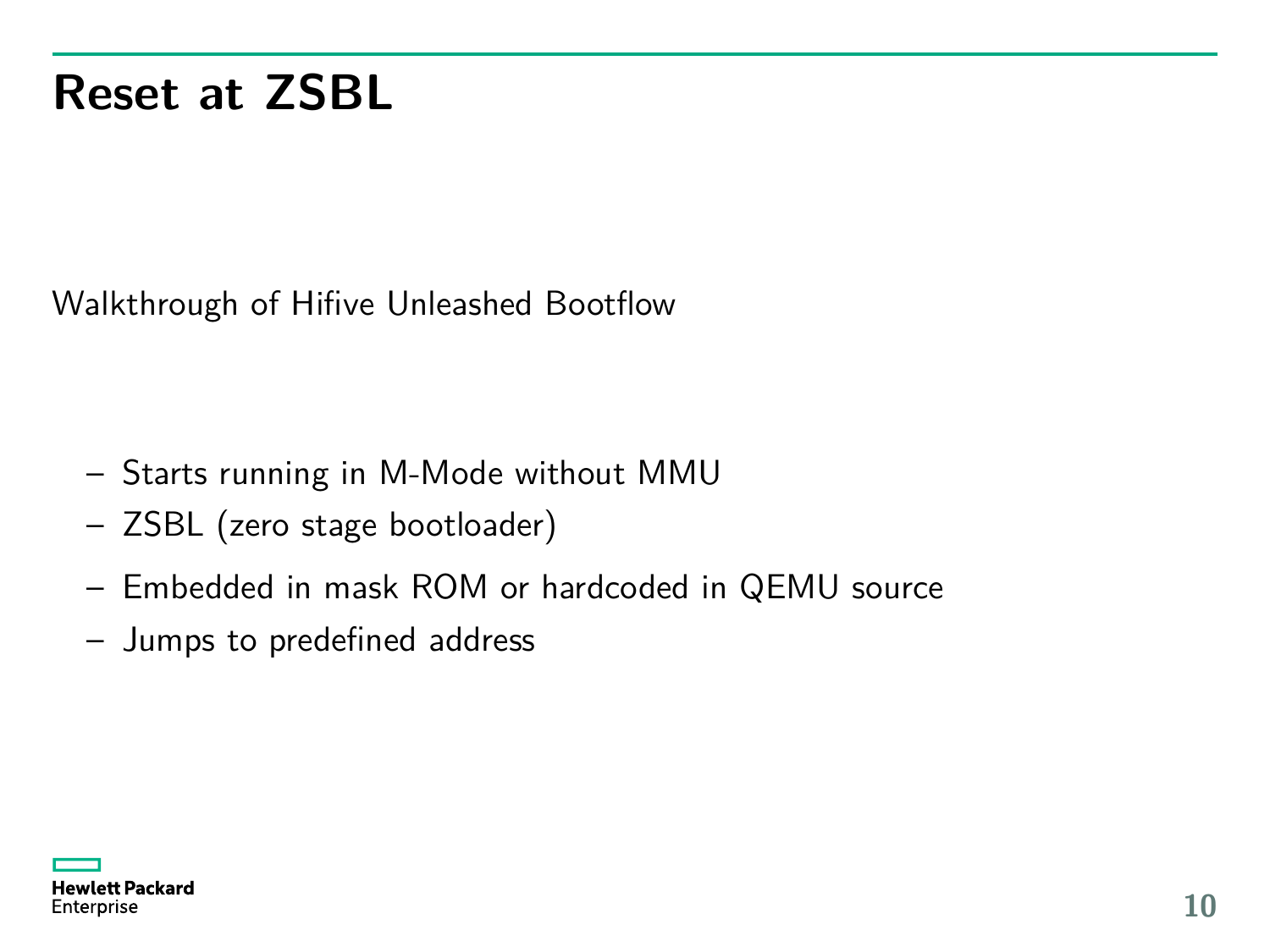### **SEC - First Phase of UEFI (ASM)**

- Fully custom for RISC-V
- Starts in assembly
- 1. Set up scratch register (mscratch)
- 2. Set up stack in temporary RAM
- 3. Set up trap handler to preserve registers and call OpenSBI
- 4. Calls SEC core C function with hartid and scratch pointer

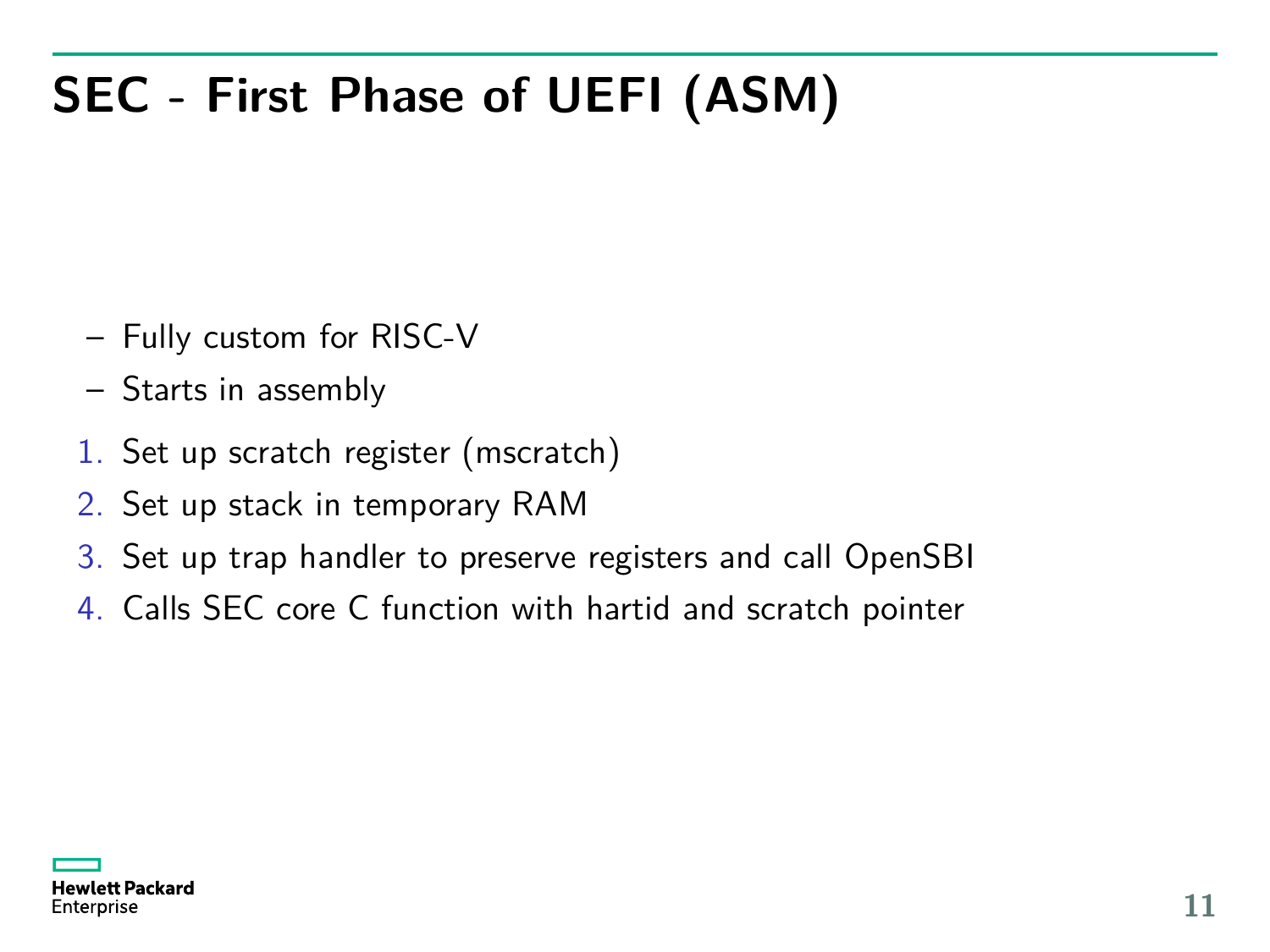### **SEC - First Phase of UEFI (C)**

- 1. Add UEFI private region in scratch space
	- Machine information (march, mimpid, ...)
- 2. Initialize OpenSBI (sbi\_init)
	- Stall non-booting harts

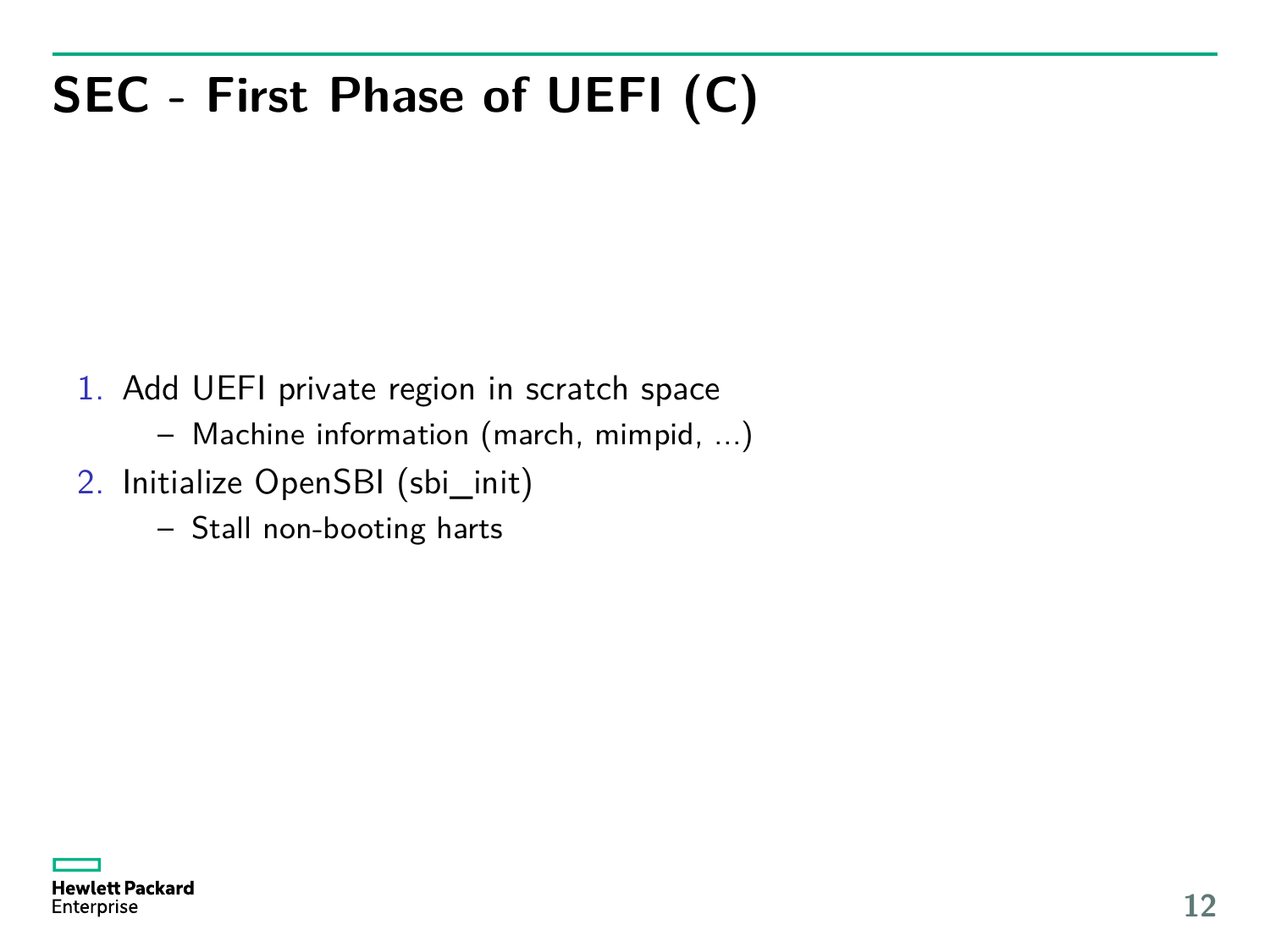#### **SEC - Initialize OpenSBI**

- 1. Pass scratch pointer with
	- Device Tree
	- Next mode (M-Mode still)
	- Platform specific functions
- 2. Register custom SBI calls (avoid linking PEI to OpenSBI)

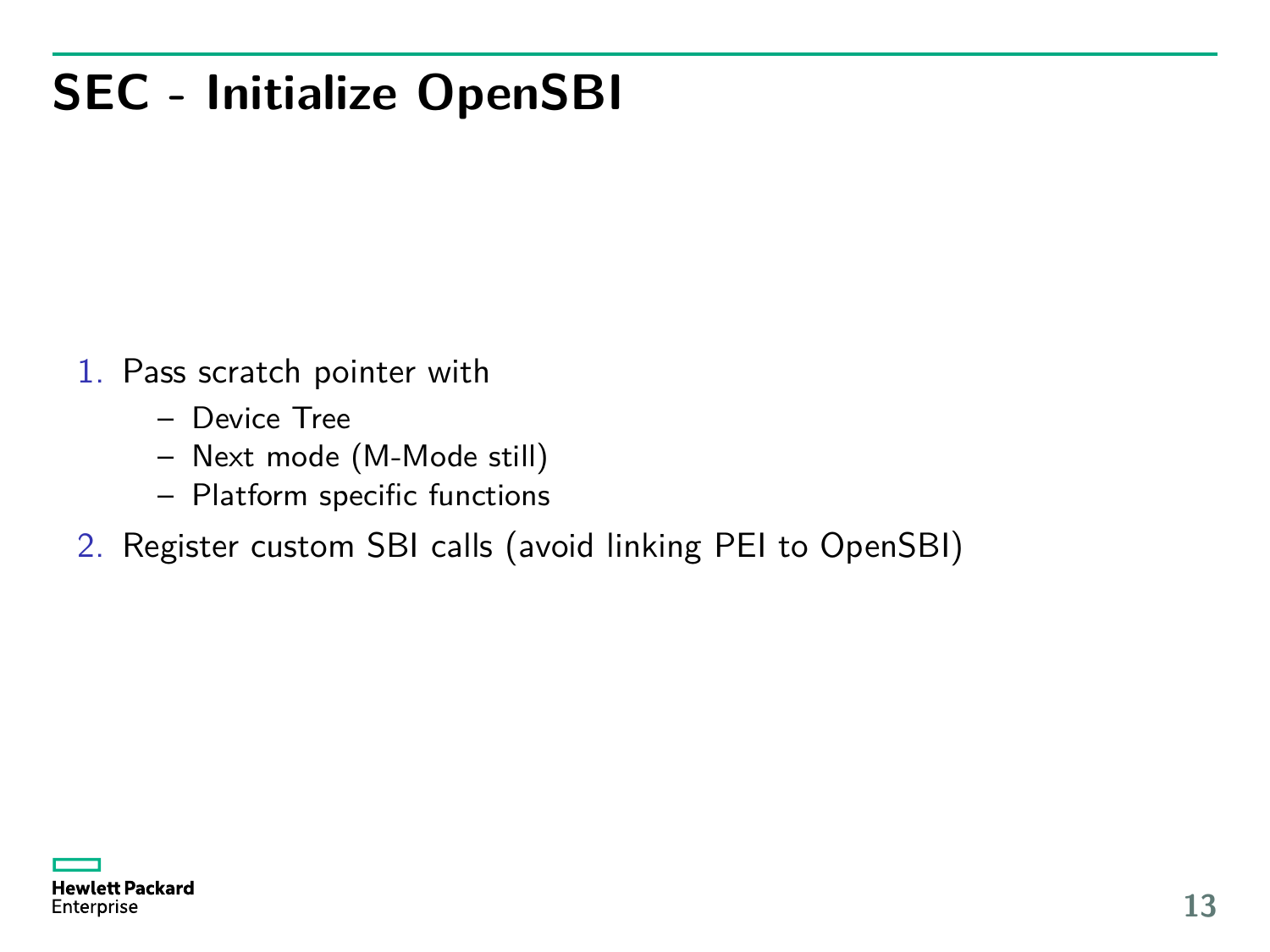#### **SEC - Switch to PEI**

- 1. Find PEI entrypoint in firmware volume
- 2. Switch to S-Mode
- 3. Enable identity mapped MMU
- 4. Jump to PEI and pass it information about
	- Boot firmware volume
	- Temporary ram
	- Stack

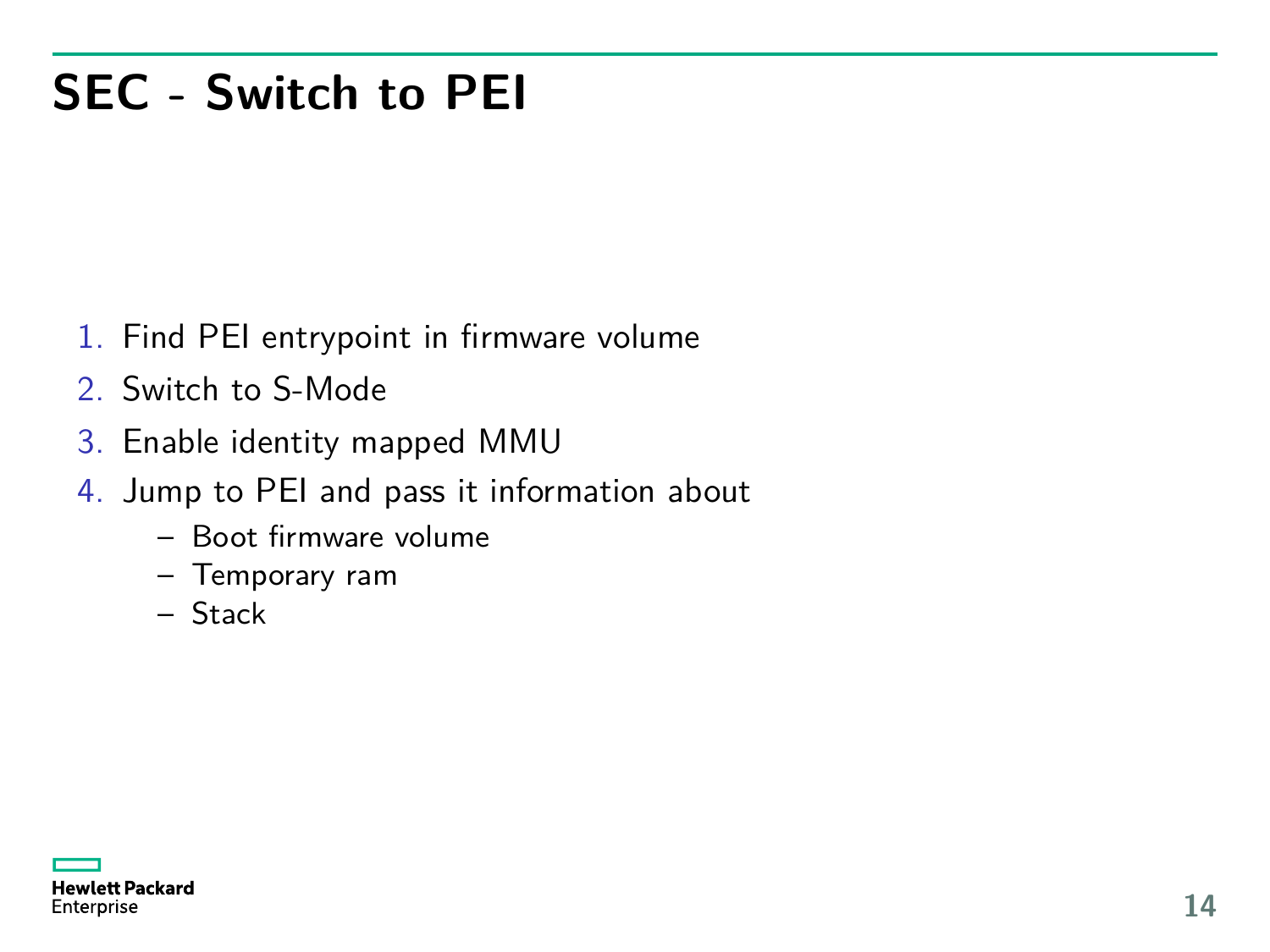From here on most of the code is arch-agnostic in EDK2.

- 1. Discover RAM and migrate there
- 2. Dispatch PEIMs
	- Take device tree from scratch space and store in HOB
	- Discover processor features and store in HOB (For SMBIOS)
	- Others ...
- 3. Build new stack
- 4. Switch stack and execute DxeIpl

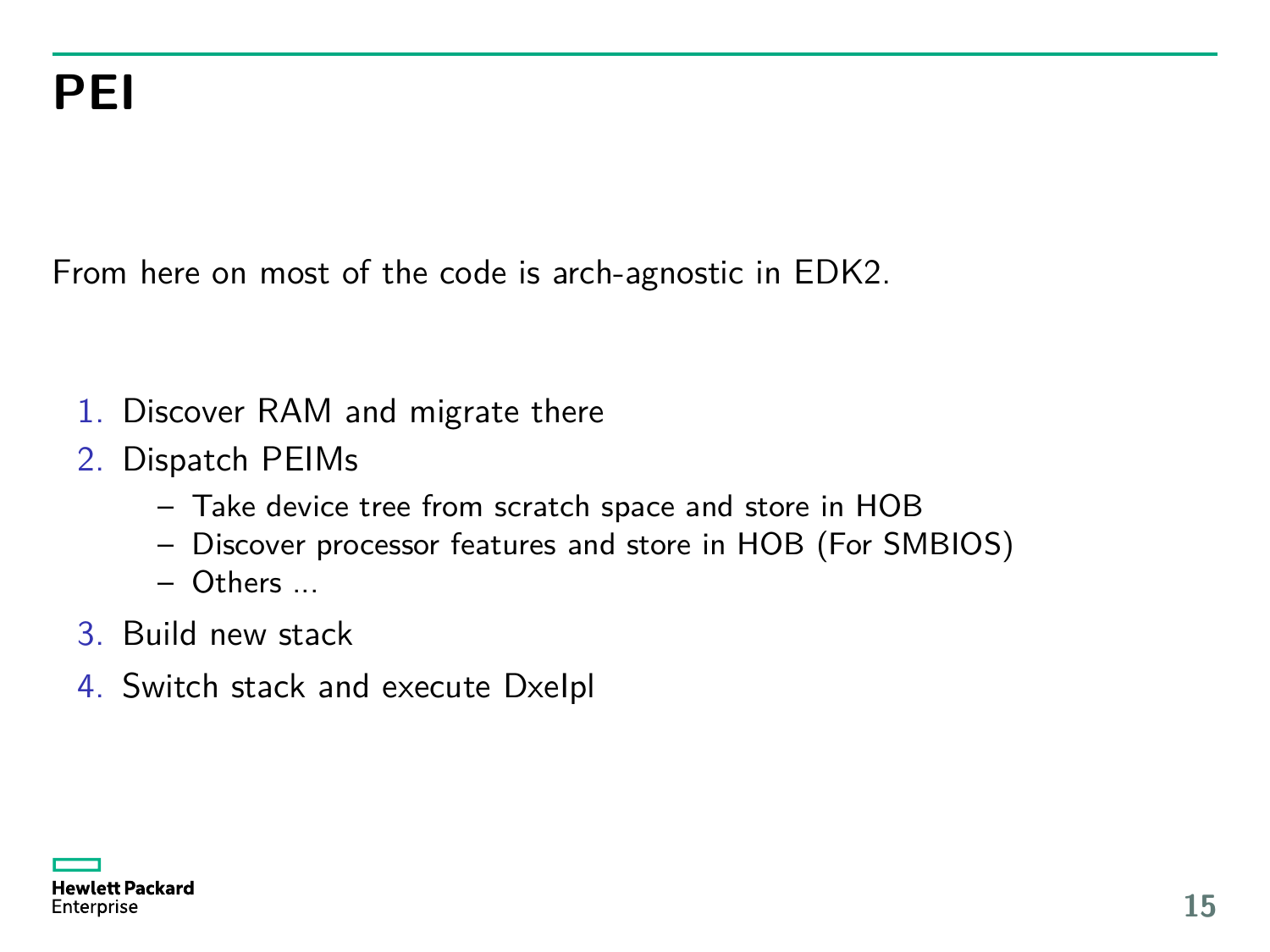#### **DXE - Dispatch DXEs**

- Install timer interrupt handler and DXE Protocol
- Install RuntimeServices (WIP)
- Install SMBIOS tables using information from PEI
	- Type 4 (CPU)
	- Type 7 (Caches)
	- **Type 44** (Additional CPU information)
- Install device tree
	- Extract from HOB
	- Insert boot hartid (required by Linux)
	- Insert into EFI System Configuration Table

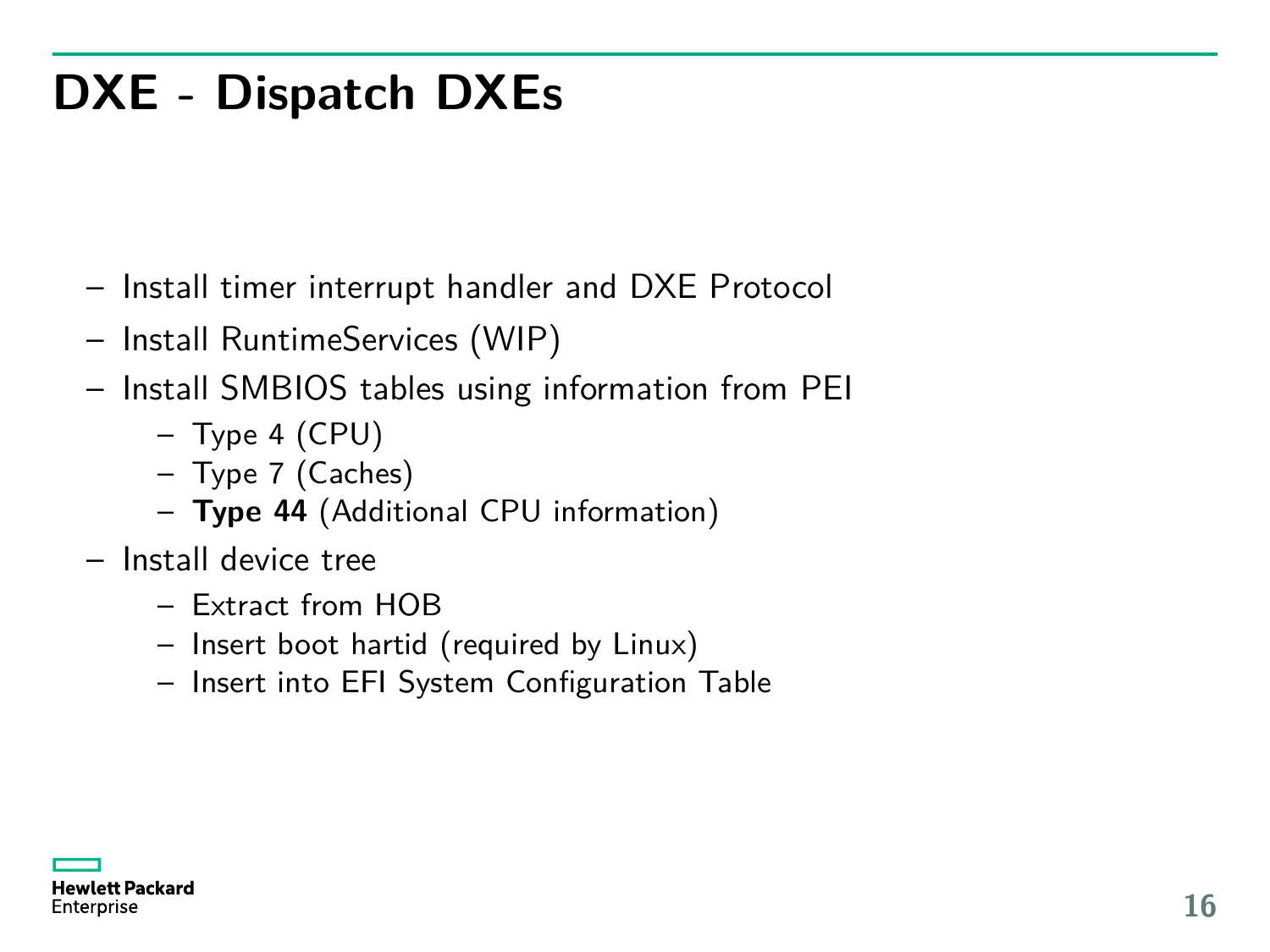#### **BDS - UEFI Shell**

Not upstream yet. Prep: Embed EFISTUB and initrd disk image in flash image

- 1. Load disk into memory and turn into ramdisk with shell command
- 2. Install initrd on handle of fixed device path ('initrd')
- 3. Execute EFISTUB

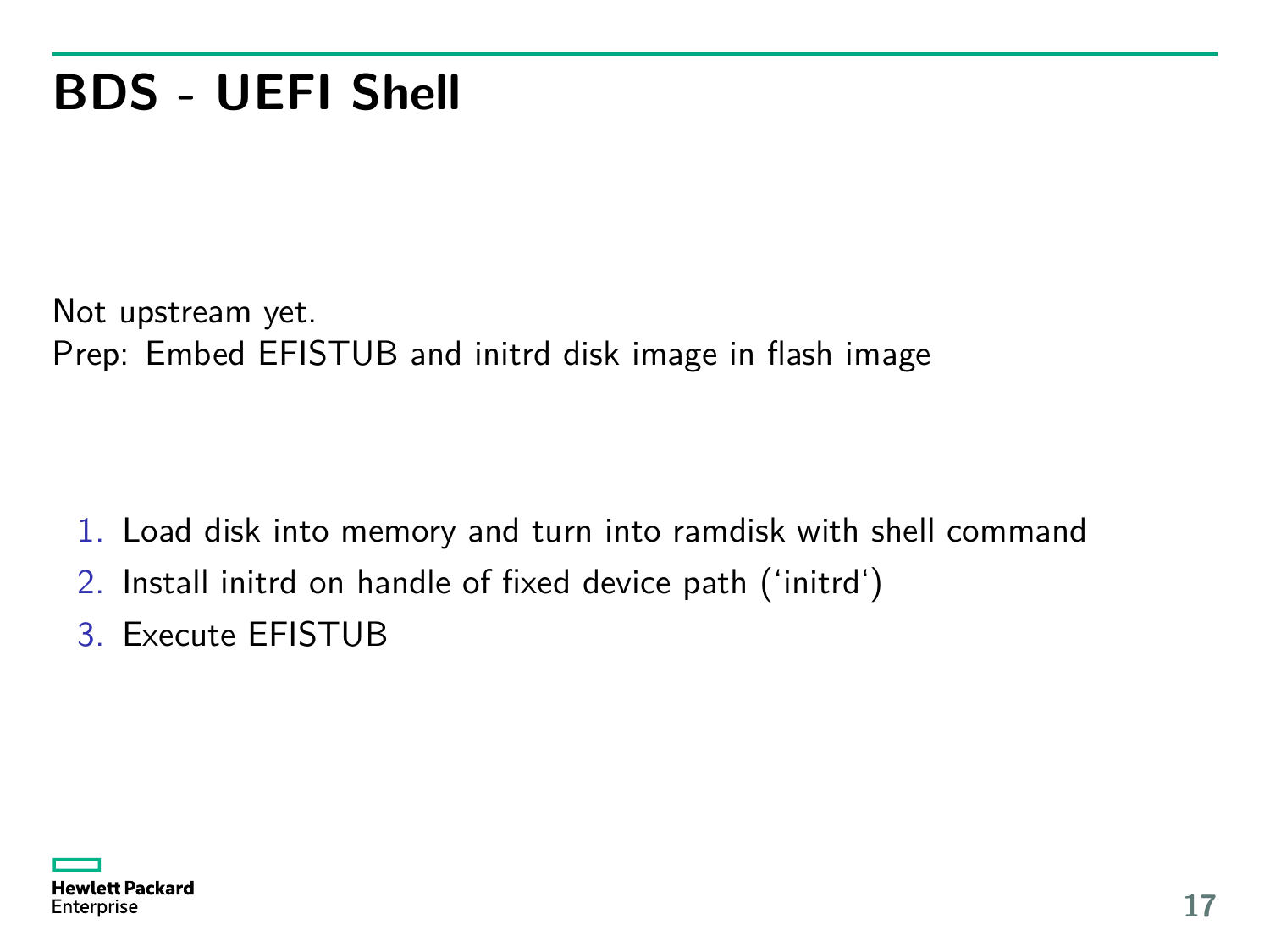#### **EFISTUB - Since Linux 5.10**

Implemented by Atish Patra, tested and finalized in cooperation with us

- 1. Take device tree from EFI System Configuration Table
- 2. Call LoadFile2 on device path to extract initrd
- 3. Execute kernel proper
	- Disable MMU
	- jump\_kernel(hartid, fdt);

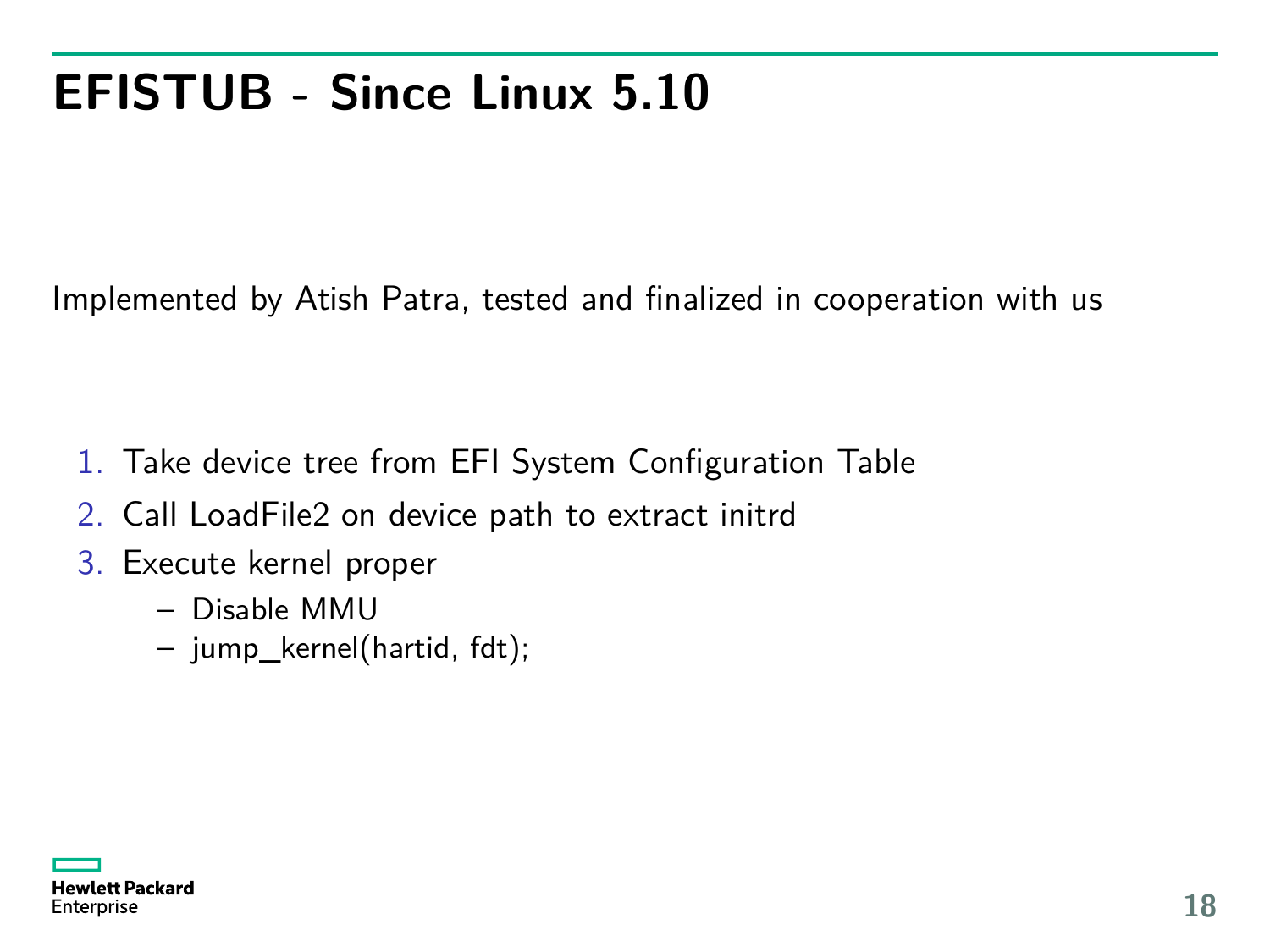#### **RISC-V EDK2 Phases**



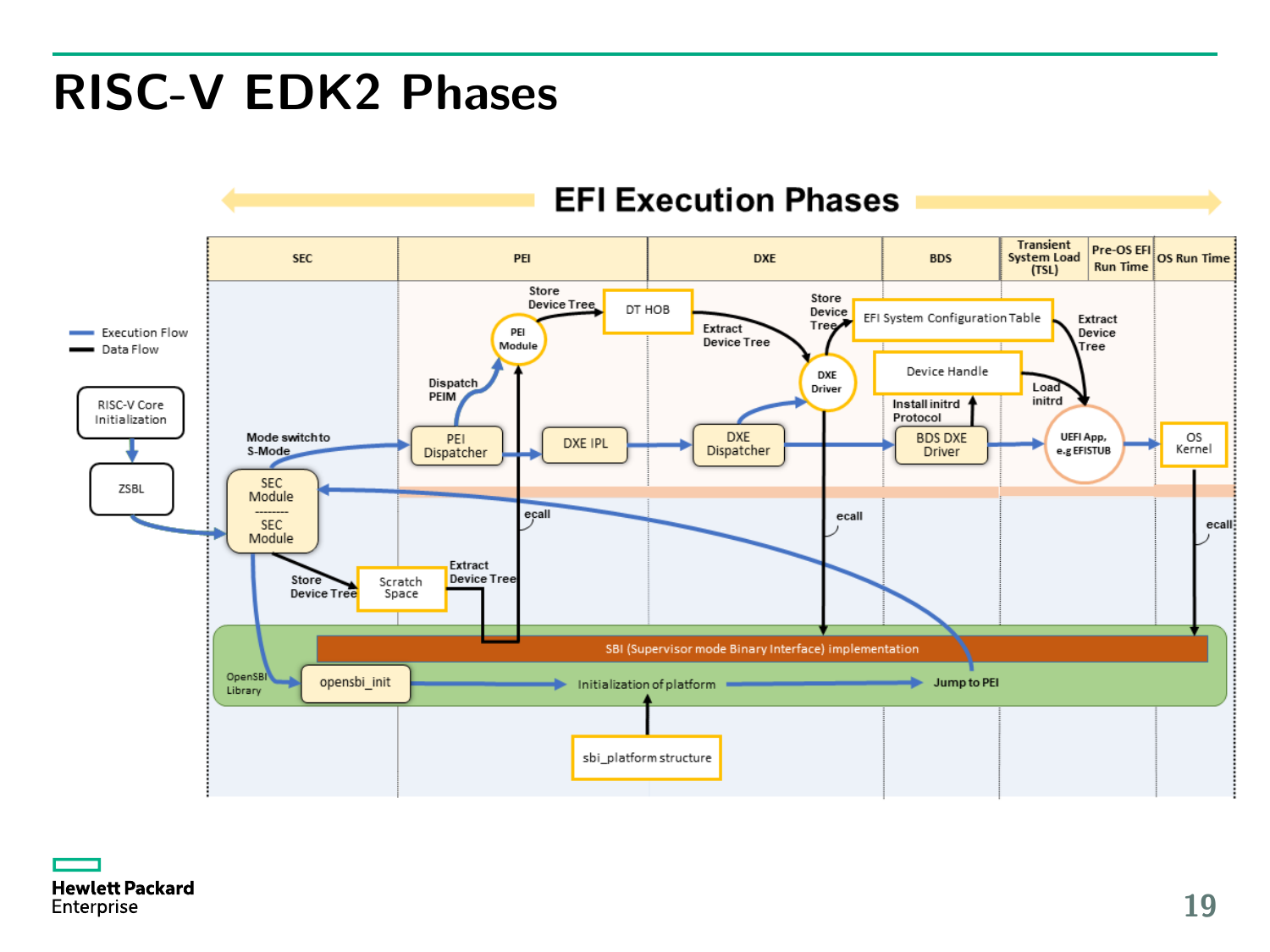#### **Demo Booting to Linux**



<https://asciinema.org/a/KPDSvhXNVTbsQ45oRUVEu81nY>

Firmware image at<https://github.com/riscv/riscv-uefi-edk2-docs/releases>

**Hewlett Packard** Enterprise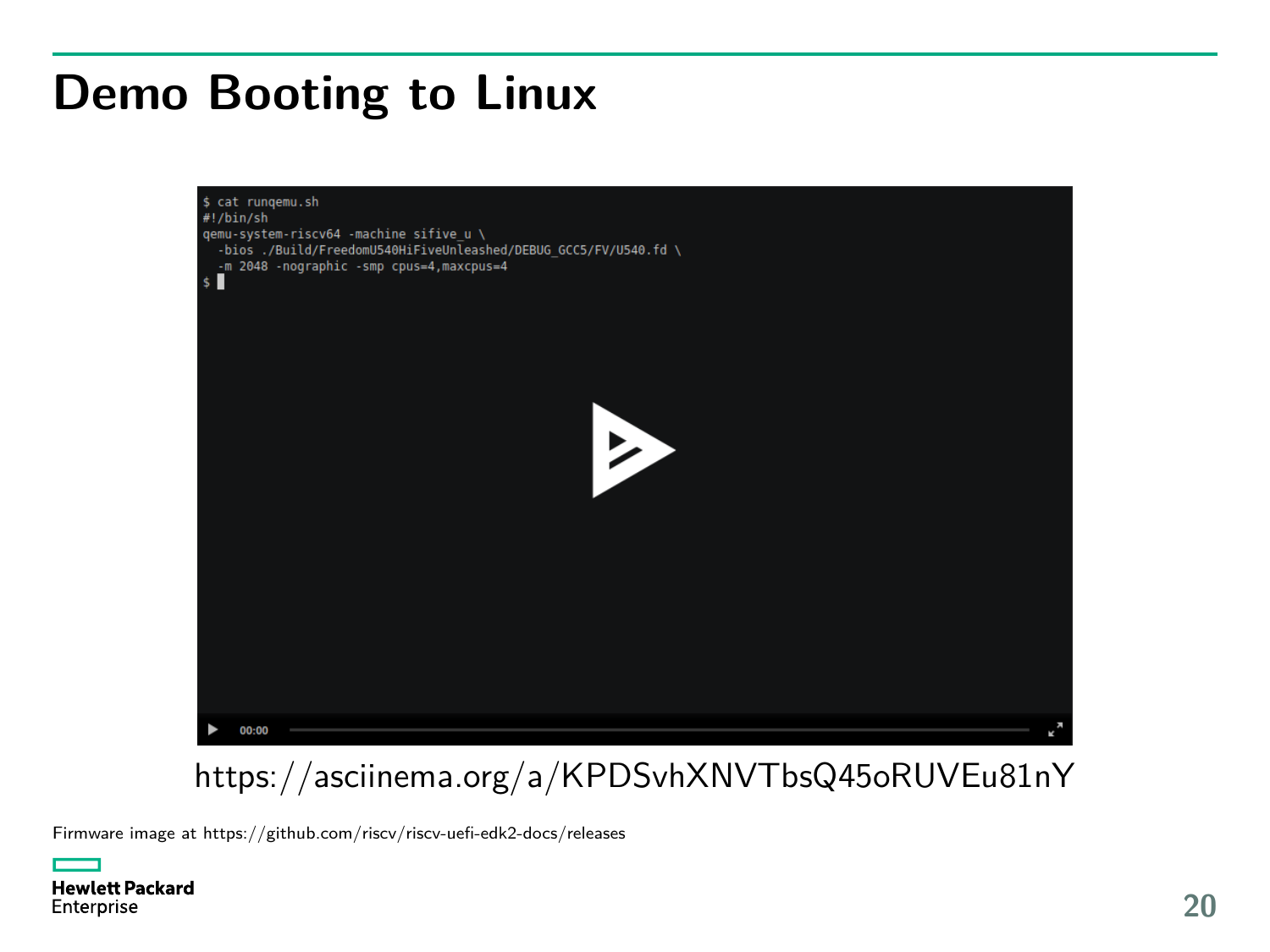#### **Status - EDK2**

- UEFI Shell
- UEFI Applications (e.g. bootloader)
- Booting Linux via EFISTUB

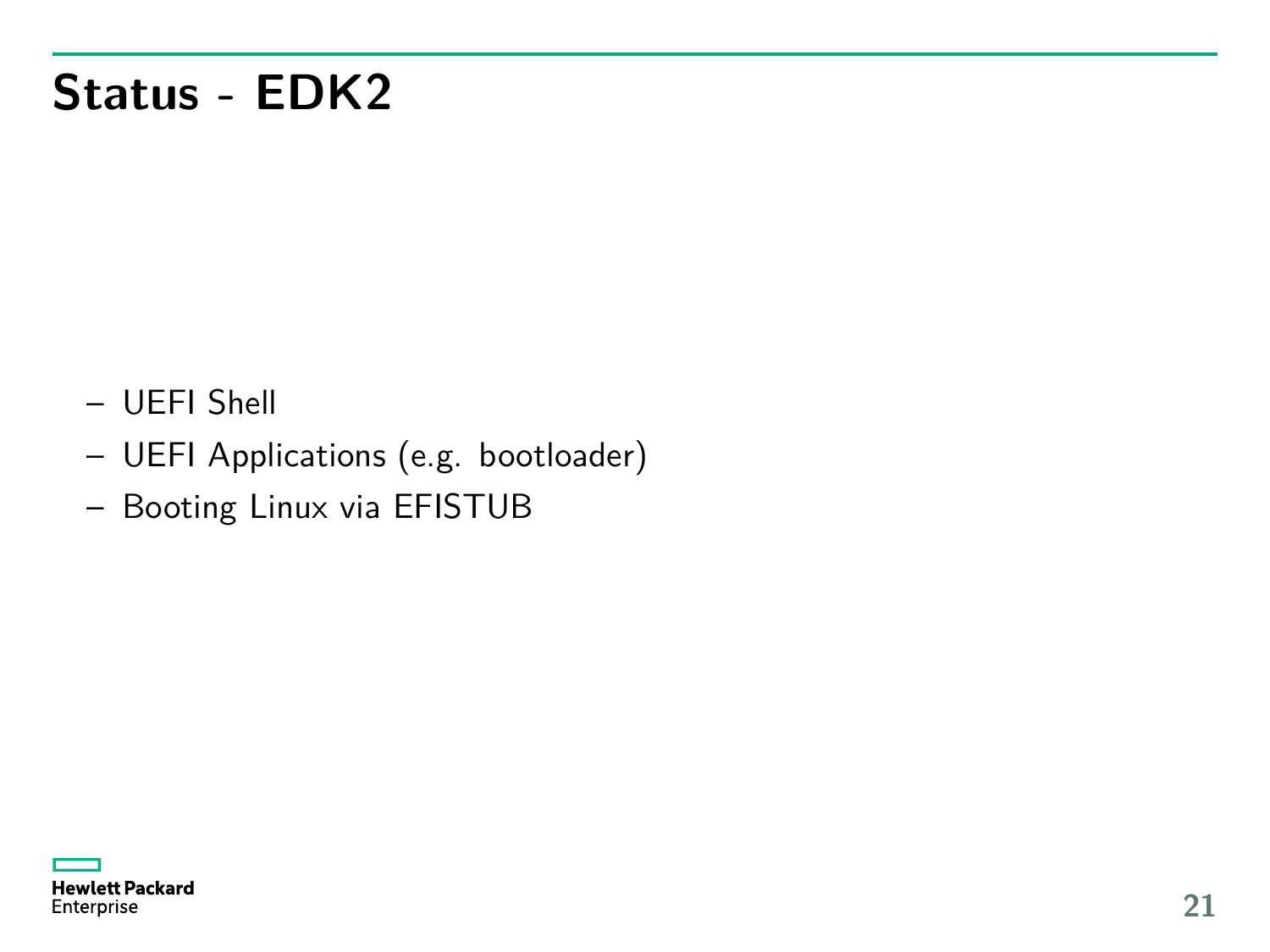#### **Status - Platforms**

| Platform Name           | <b>UEFI Shell</b> | Linux |
|-------------------------|-------------------|-------|
| <b>HiFive Unleashed</b> | Yes               | Yes   |
| QEMU sifive u           | Yes               | Yes   |
| Freedom U500 FPGA       | Yes               | N/A   |
| QEMU virt               | N/A               | N/A   |
| Andes AE350             | N/A               | N/A   |
| BeagleV                 | N/A               | N/A   |

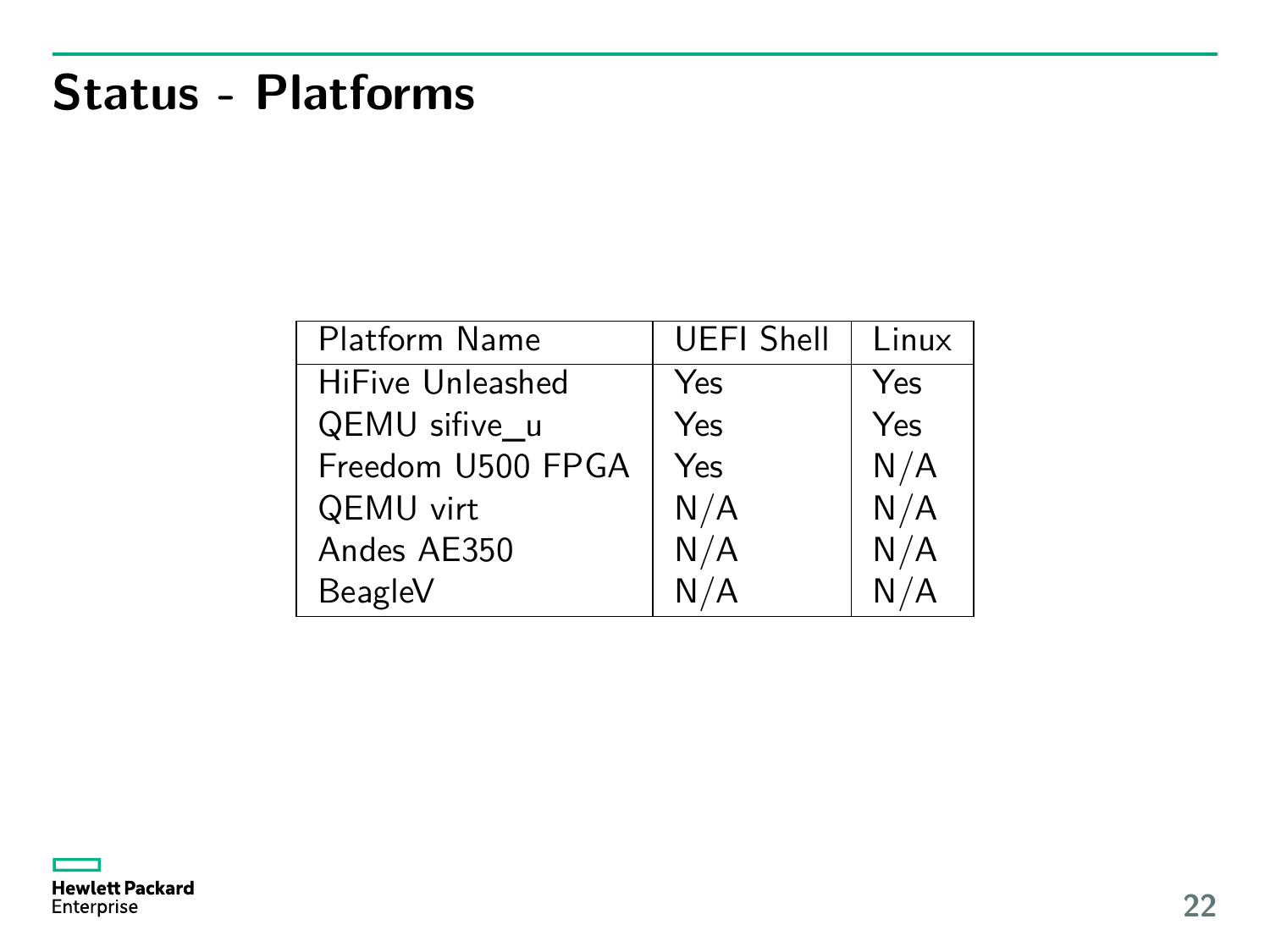#### **Status - Overall**

- UEFI specification amended
- SMBIOS specification amended
- EDK2 port merged upstream
- Linux EFISTUB ported by Atish, merged in 5.10
- UEFI Self Certification Test ported, patches need cleanup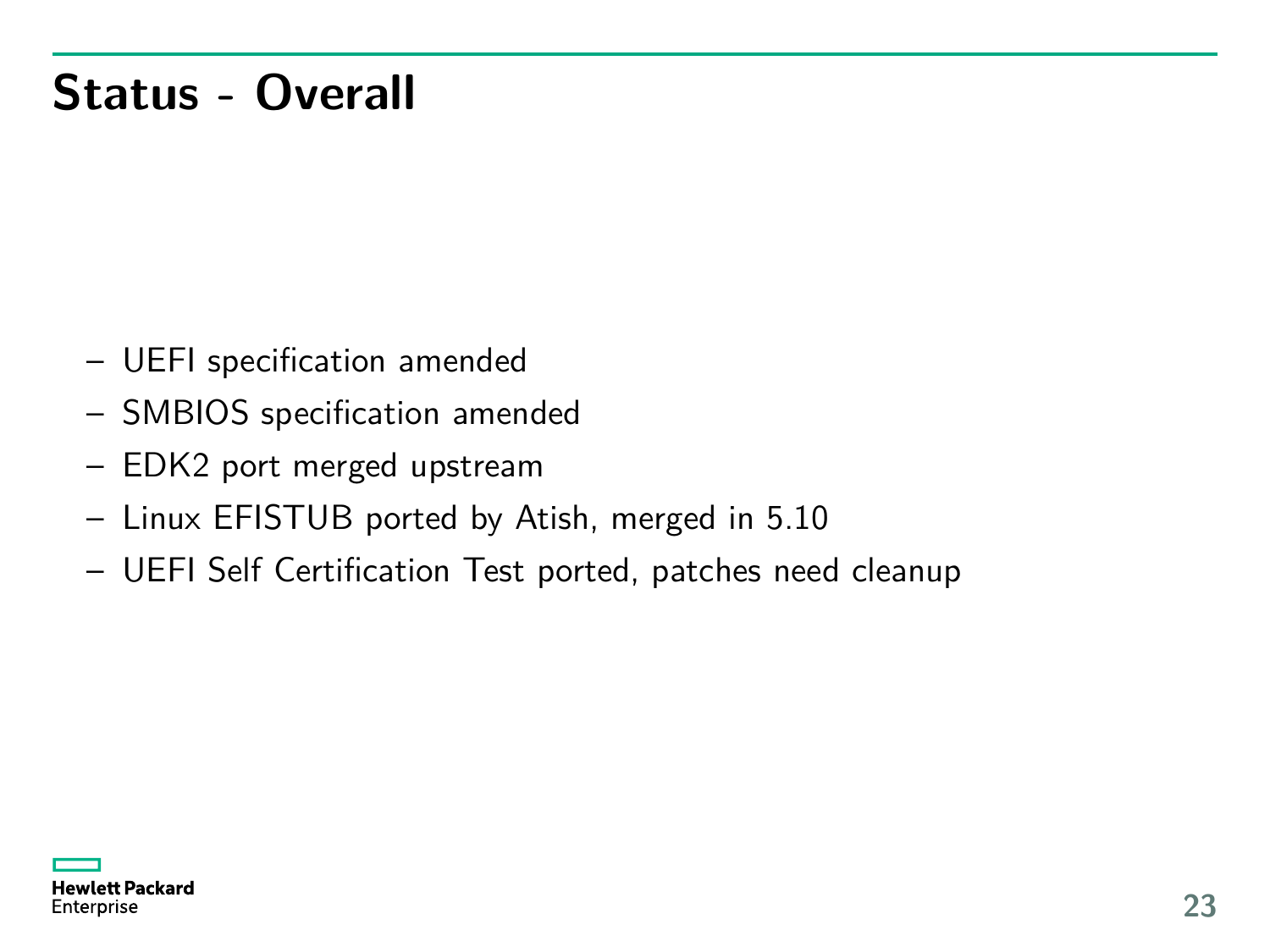#### **Goals**

- $-$  Implement ResetSystem Runtime Service with SBI (WIP)<sup>[1]</sup>
- Upstream changes for booting Linux (FDT fixup and storing)
- SD card driver for Hifive Unleashed
- $-$  Implement new relocation types by newer GNU toolchains<sup>[2]</sup>
- Build "OVMF" for QEMU's virt platform with VirtIO drivers[3]
	- $\rightarrow$  Add boot tests to FDK2 CI
	- $\rightarrow$  Boot with actual disk!
- Port to BeagleV when it arrives<sup>[4]</sup>
- SecureBoot?

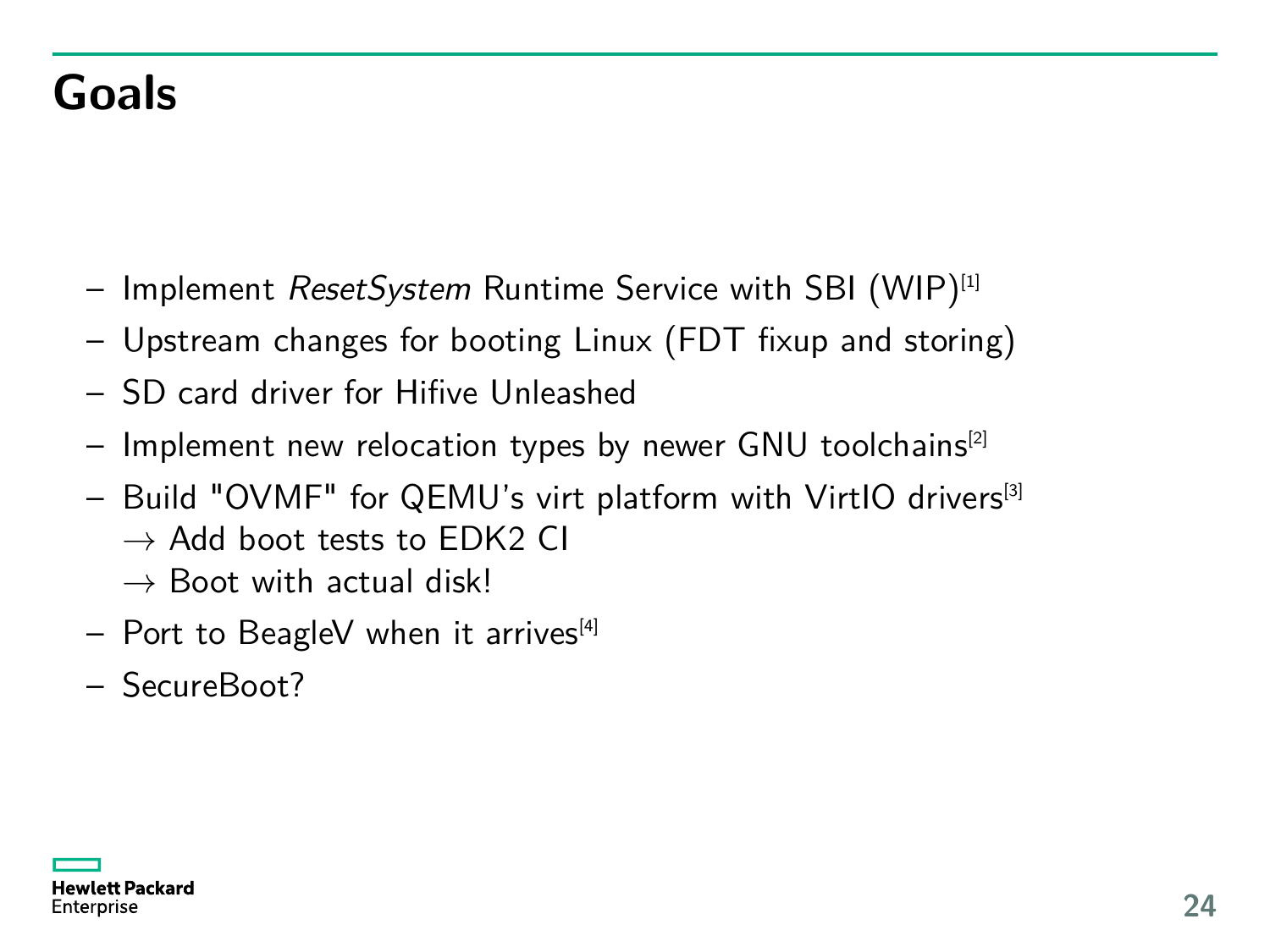#### **How to Help**

- Port to more boards, talk to us
- Check out the issues on the repo
- Spread the word

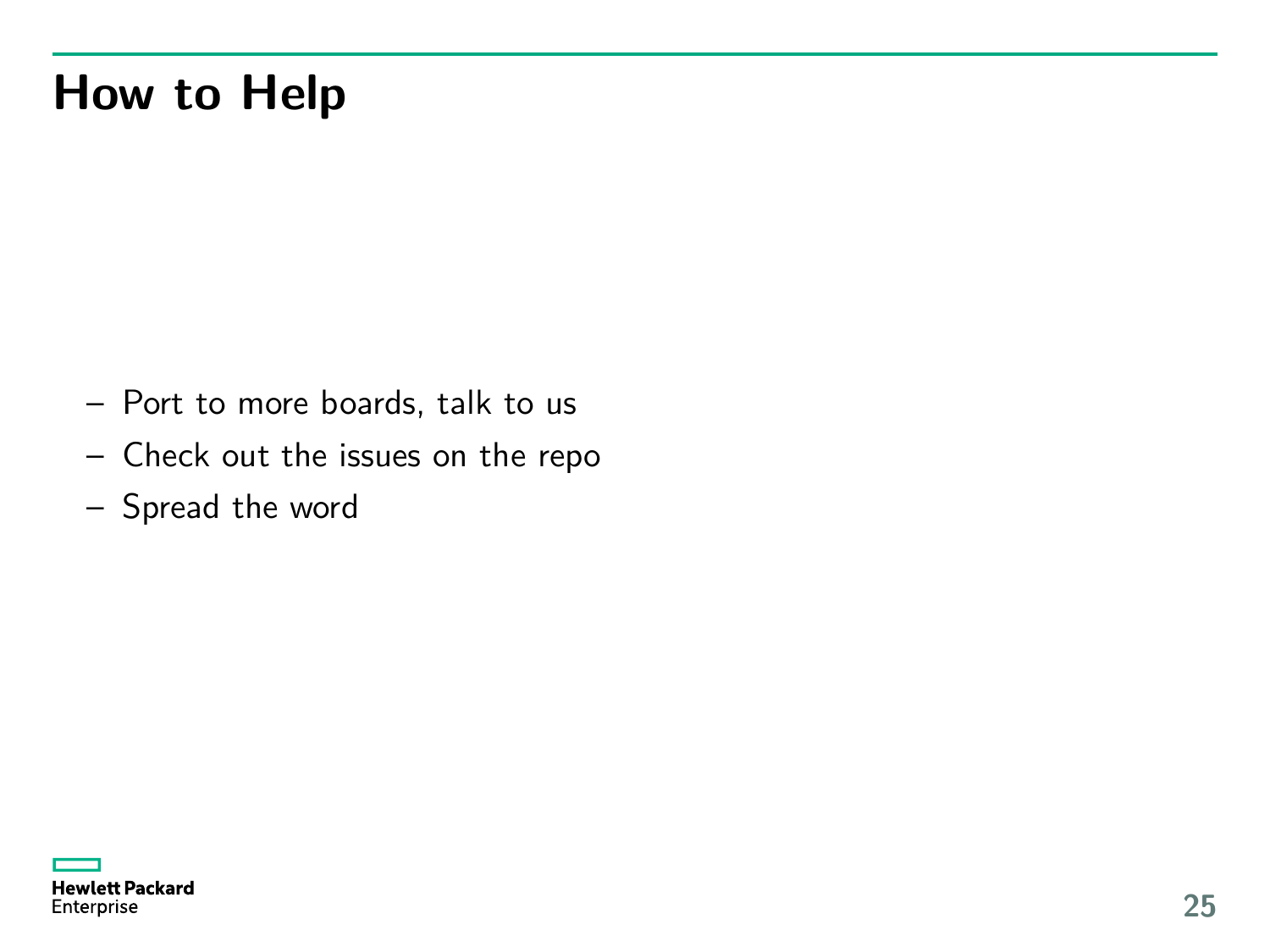#### **Vision for the Future**

- Make RISC-V boot like rest of industry U-boot for embedded, UEFI for consumer and server
- Follow in ARM's footsteps to make booting boring
- Encourage discussion about desktops and servers

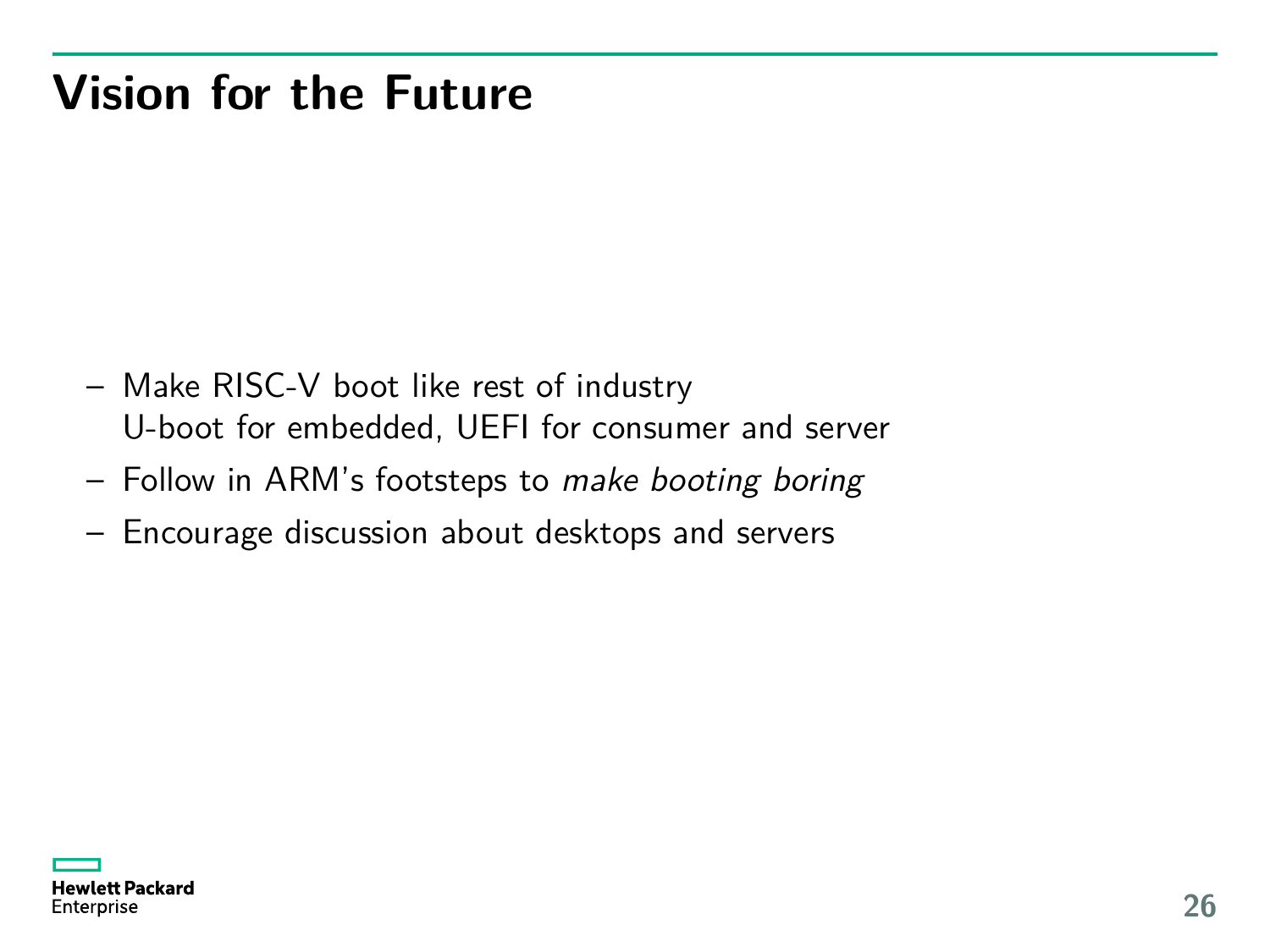#### **Thanks**

#### **Thanks for listening!**

| Check us out on GitHub:<br>Development         | Upstream                 |
|------------------------------------------------|--------------------------|
| riscv/riscv-uefi-edk2-docs<br>riscv/riscv-edk2 | tianocore/edk2           |
| riscv/edk2-platforms                           | tianocore/edk2-platforms |
|                                                |                          |

Daniel Schaefer <daniel.schaefer@hpe.com> Abner Chang <abner.chang@hpe.com>

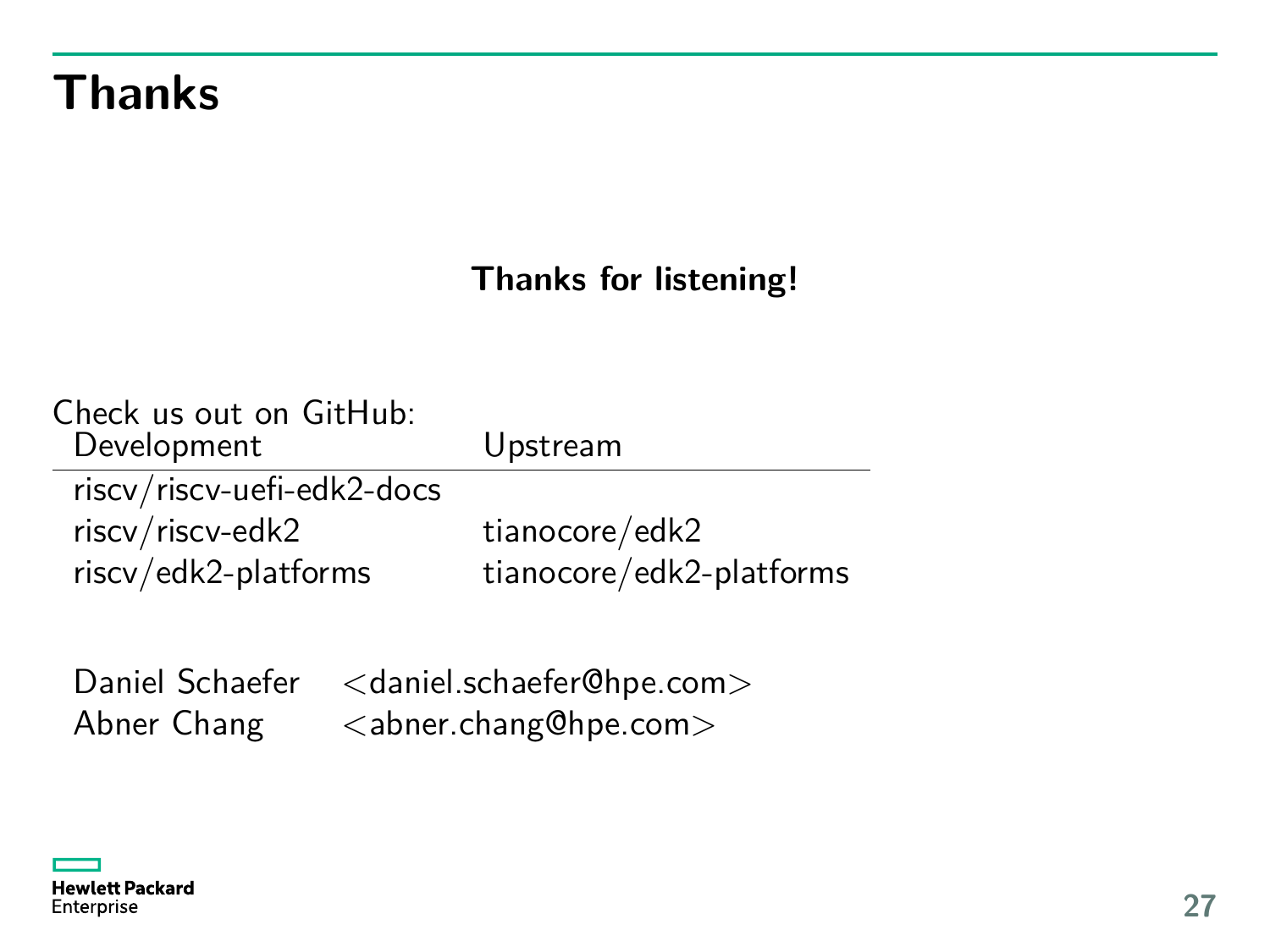#### **References**

UEFI and PI Spec https://www.uefi.org/specifications

SBI Spec https://github.com/riscv/riscv-sbi-doc

[1] SBI SystemReset https://github.com/riscv/riscv-sbi-doc/commit/2f101582210b17a6 [4] BeagleV https://beagleboard.org/beaglev [5] EDK2 RISC-V in 2016 https://www.youtube.com/watch?v=9c73WHduovs

[2] GOT relocation https://github.com/riscv/riscv-edk2/issues/3 [3] RISC-V OVMF https://github.com/riscv/riscv-edk2/issues/2

BBL https://www.lowrisc.org/docs/build-berkeley-boot-loader/ OpenSBI https://github.com/riscv/opensbi U-Boot https://www.denx.de/wiki/U-Boot Coreboot https://coreboot.org/ Oreboot https://github.com/oreboot/oreboot QEMU https://www.qemu.org/ Itanium SAL/PAL https://www.csee.umbc.edu/portal/help/architecture/24535901.pdf